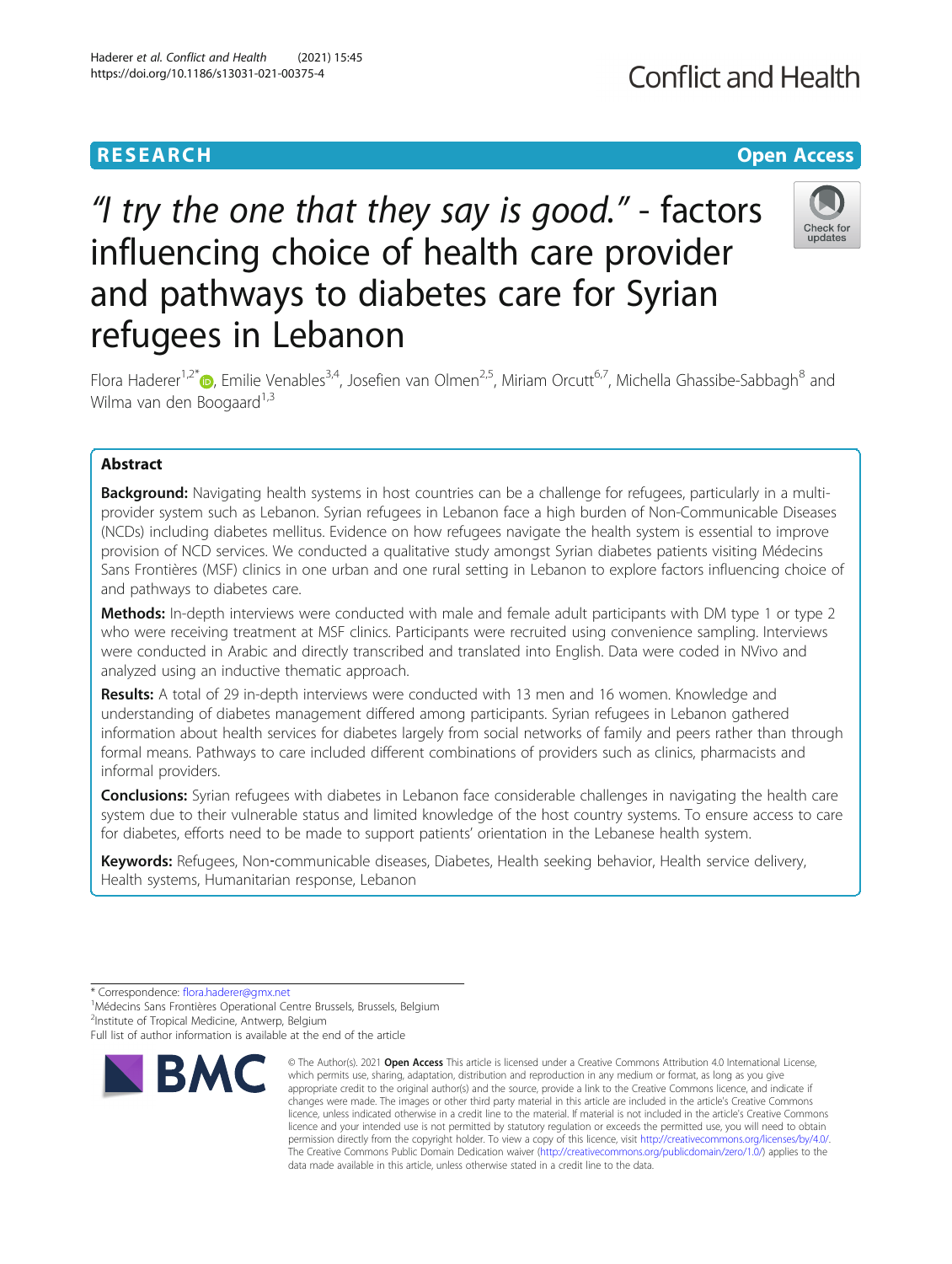# Background

Conflicts and crises increasingly affect middle-income countries (MICs) that have already experienced an epidemiological shift from infectious disease to Non-Communicable Diseases (NCDs) [[1\]](#page-9-0). As physical injuries, forced displacement, degradation of living conditions and interruption of care caused by humanitarian crisis situations can lead to the severe deterioration of chronic disease, NCD care should be included in both emergency and protracted crisis contexts [\[2](#page-9-0)–[4](#page-10-0)]. Health actors are increasingly aware that health care for refugees needs to focus on integrating care and health support beyond acute emergencies, as well as on primary care [[5\]](#page-10-0). Integration of care is particularly challenging when refugees live in non-camp settings and access care through multiple providers, as is the case in Lebanon.

In 2018, Lebanon hosted approximately 1.5 million Syrian refugees; one in four of its residents is a refugee [[6\]](#page-10-0) and most live in non-camp settings. Approximately 53 % of Syrian refugee households in Lebanon report having at least one member with a chronic illness [\[7](#page-10-0)]. NCDs, including diabetes, are highly prevalent among the Syrian refugee population  $[8, 9]$  $[8, 9]$  $[8, 9]$  $[8, 9]$ . Diabetes is a chronic disease that needs continuous, lifelong treatment, similar to other NCDs such as hypertension, or communicable diseases like HIV. If not followed up properly, kidney, eye, heart and nerve complications can lead to premature morbidity [\[10](#page-10-0)]. In humanitarian settings, additional morbidity and disability of diabetes could be avoided through adequate care provision [[11\]](#page-10-0).

The Lebanese health system is highly fragmented, with multiple providers including the Ministry of Public Health, Ministry of Social Affairs, political parties, nongovernmental organizations (NGOs) and faith-based organizations. It remains largely dominated by the private sector, which offers 85 % of hospital beds in the country, and most specialized care [[12](#page-10-0)].

Health access for Syrian refugees in Lebanon went through several organizational and administrative changes since the onset of the Syrian Civil War in 2011. Before 2015, the UNHCR and NGOs acted separately from the national health system. Thereafter, with funding support of UNHCR, health care for Syrian refugees was integrated into the Lebanese national assistance system, engaging the Ministry of Public Health and providing Primary Health Care (PHC), including NCD screening and care, through an existing network of Primary Health Care Centers (PHCC), most of them run by national NGOs [[13,](#page-10-0) [14](#page-10-0)]. The PHCCs charge a fee of approximately 10 USD per visit and distribute some essential drugs and vaccines free of charge for the patient. Not all types of diabetes medication are available [\[13](#page-10-0)]. Regarding secondary and tertiary care, UNHCR partially covers the cost of life-saving treatments in hospitals, but

the remainder needs to be paid directly by the patient [[12\]](#page-10-0). Outside the official health system, Syrian doctors and health care workers often provide less expensive services [\[15](#page-10-0)] and some pharmacies sell medicine for diabetes or antibiotics without prescription [[16\]](#page-10-0). However, accessing diabetes care for most Syrian refugees requires out of pocket payments, particularly for hospitalization, medication and diagnostics [\[7](#page-10-0), [12](#page-10-0), [13\]](#page-10-0).

Faith-based organizations and national and international NGOs including Médecins Sans Frontières (MSF) strive to fill this gap and operate or support centers offering PHC free of charge or at low cost [\[17](#page-10-0)–[19\]](#page-10-0).

In this complex landscape of health care providers, Syrian refugees face challenges in accessing PHC, including care for NCDs [\[20](#page-10-0)–[23\]](#page-10-0). While there are existing studies on patterns of health seeking behavior amongst Syrian refugees with chronic diseases in Lebanon, much of this research is quantitative or focused on health expenditure [\[7](#page-10-0), [20](#page-10-0), [24](#page-10-0)–[27](#page-10-0)]. Less is known about the personal experiences of refugees in accessing NCD care and their perspectives on choosing providers.

MSF operates clinics in different regions of Lebanon, where it provides NCD care for vulnerable residents [[17](#page-10-0), [28\]](#page-10-0). To inform improvements to the implementation of the NCD program, we conducted a qualitative study among MSF patients. We explored how Syrian refugees seek health care for diabetes in the multi-provider setting of Lebanon by examining determinants and pathways of health seeking behavior.

# **Methods**

# Study design and sampling

This was a qualitative study, which was conducted in two sites in Lebanon in February and March 2019. Study participants included male and female Syrian refugees living with Diabetes Mellitus Type 1 (T1DM) or Diabetes Mellitus Type 2 (T2DM) who were receiving care from MSF clinics in Wadi Khaled or Shatila. We included adult refugees aged 18 years or above who resided in Wadi Khaled or the greater Beirut area and consented to be audiorecorded during the interview. Convenience sampling was used to recruit participants from the two clinics. We aimed at including a balance of male/female patients and those with different types of diabetes from both sites, as well as a varied age range. Patients present at the clinics during the study period were approached by a translator in the waiting room, informed about the study and invited to participate in an interview.

# Study setting and sites

MSF offers basic NCD care free of charge at its clinics in rural Wadi Khaled, Akkar and in urban Shatila, Beirut. These services include diagnostic tests, clinical care, provision of medication, referral costs for emergency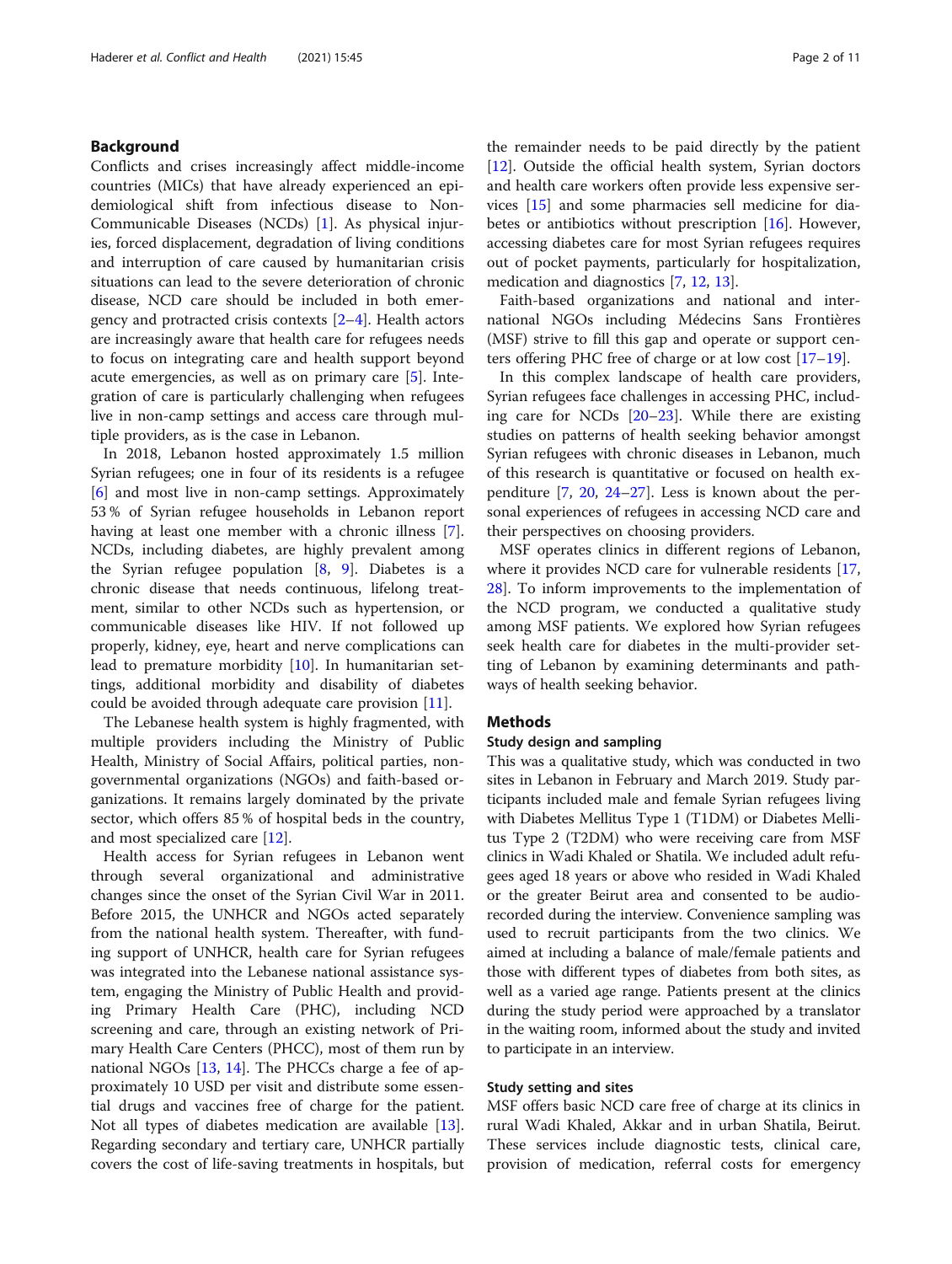care, patient support, education and counseling services and social services [\[17](#page-10-0)]. In Wadi Khaled, there are nine PHCCs, four of which offer NCD services, as well as several private doctors and pharmacies. In the more urban area of Greater Beirut, a range of health-care options exist.

Wadi Khaled is located in the north-east of Lebanon, on the border with Syria. Wadi Khaled has a registered Lebanese population of around 40,000 inhabitants, and approximately 25,000 registered refugees [\[29](#page-10-0)]. Wadi Khaled is among the poorest and most under-served regions of Lebanon. The Lebanese Armed Forces installed checkpoints upon entry to and exit from Wadi Khaled and refugees are often unable to cross. In June 2018, the active NCD cohort at the MSF clinic in Wadi Khaled included 31 patients with T1DM and 222 patients with T2DM.<sup>3</sup>

Shatila is originally a Palestinian refugee camp located in the capital city, Beirut. According to UNHCR estimates, Beirut and the surrounding Mount Lebanon area now host around 240,000 registered and 90,000 unregistered Syrian refugees, with the highest clusters in South Beirut [[30](#page-10-0)]. Most Syrian NCD patients visiting the MSF clinic come from outside Shatila, largely from the Greater Beirut area. In December 2017, the active NCD cohort of Syrian patients at the MSF clinic in Shatila included 204 patients with T1DM and 1650 patients with T2DM.

# Data collection

Interviews were conducted at the MSF clinic in each site or at the home of the interviewee, depending on the preference of the individual. The mean duration of interviews was 50 min. In-depth interviews (IDIs) were conducted by the female principal investigator (PI) (FH) using a piloted semi-structured interview guide with open-ended questions that explored the healthcare seeking experience of participants since their arrival in Lebanon, including (1) information sources for health and health care providers, (2) health care seeking pathways, and (3) factors influencing choice of pathway ([Ap](#page-8-0)[pendix 1\)](#page-8-0). Interviews were stopped when saturation was reached. The PI was supported by trained translators (one male and one female) who were fluent in Arabic and English. Neither the translator nor the PI were involved in direct patient care. Patients were reassured that their participation was voluntary, and that it was not linked to the care they were receiving from MSF. Several patients who were approached in the waiting room refused participation. If patients agreed, they were invited to the interview room where potential harms, voluntariness and confidentiality were discussed during the informed consent process. Two potential participants refused participation after the informed consent process.

# Data analysis

All audio-recorded IDIs were transcribed and translated from Arabic to English by an external transcriber, reviewed by the PI then discussed with the translators and transcriber for verification. A coding framework was developed in NVivo (QSR version 12), based upon content analysis of the data. Each code referred to an underlying theme, and themes were grouped into larger concepts that emerged from the data analysis. The PI coded the transcripts which were then reviewed by another co-investigator (EV) and discussed with the rest of the study team. In order to answer questions of factors influencing the choice of provider and health care seeking pathways among Syrian refugees in Lebanon with diabetes, we chose content analysis to allow themes to emerge from the transcribed data. Following the inductive coding of answers and the identification of themes, the analysis was then informed by theoretical approaches to factors influencing health seeking behavior to further interpret and categorize the answers.

# Results

In total, 29 patients participated in the study and of those, 13 were female and 16 were male [\(Appendix 2](#page-9-0)). Participants ranged in age from 19 to 80 years, with a median age of 50 years. The median age of the 11 participants with T1DM was 29 years, and for the 18 participants with T2DM, 57 years.

The main themes emerging from the data were:

- 1. Awareness and understanding of diabetes treatment and services;
- 2. Factors influencing choice of provider; and
- 3. Different health care seeking pathways.

# 1. Awareness and understanding of diabetes treatment and services

# Subjective knowledge of diabetes disease and care

Participants described how their own and their family's knowledge about diabetes influenced which type of care provider they chose, and how they follow up and manage their disease. In general, participants had a good understanding of the bio-medical concepts of diabetes and the lifestyle factors influencing its progression, though some described a lack of knowledge, and how this then influenced the way they sought follow-up and care. Those unaware of the importance of regular monitoring reported delaying seeking care until experiencing acute symptoms or a worsening of their condition.

<sup>&</sup>lt;sup>3</sup> In Wadi Khaled, numbers for Syrian patients are not available due to database limitations. We estimate that about half of the patients are of Syrian nationality.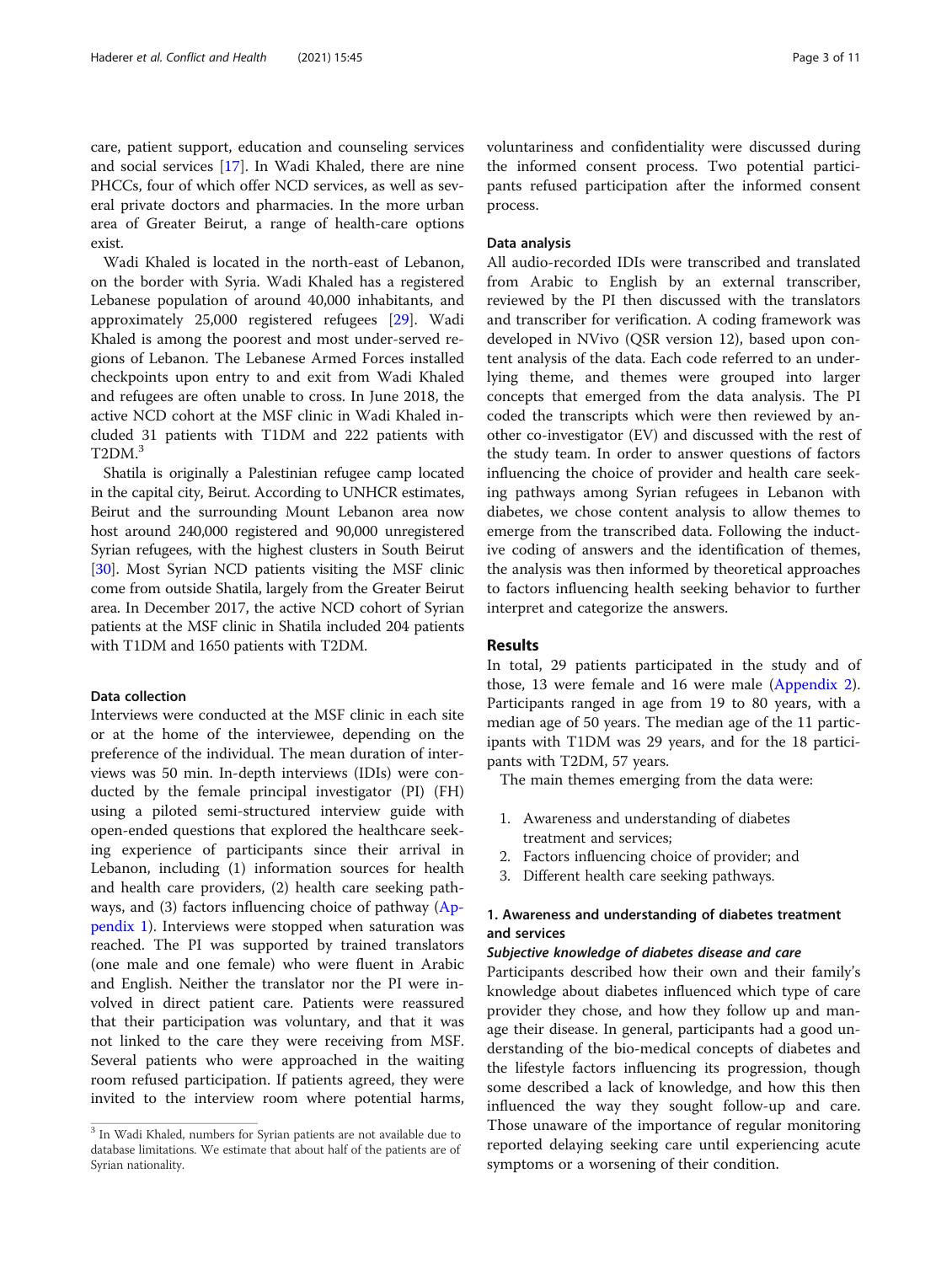"[My diabetes] wasn't stable when I was young. I told you, I didn't know about eating rice and white bread. All of this increased the diabetes levels. I didn't measure my glucose levels all the time. In Syria, I used to go to the PHC once every two to three years. Now, here with MSF, I am following up more. [In Syria], maybe it was a little bit of neglect from my parents and I was at school, I don't know. I did not know a lot about the disease. I did not know what it was, what it meant, and its complications. I used to know that I had to take the medication, eat normally and cut out sweets only. I did not know that carbohydrates increased the glucose level. I did not know any of this information. (…) We did not follow up on the disease and we did not know that it had these complications. When we began to go and follow up with the doctors [at MSF], I had a better knowledge about diabetes." (woman with T1DM, 24 years old, Wadi Khaled).

# Awareness of available services for diabetes care

Participants in both Wadi Khaled and Shatila had differing degrees of knowledge of care providers. They described how their choice of care-provider was influenced by knowledge gained through their family and peer networks. Most interviewees learned about the existence of different health care providers from family members, Lebanese and Syrian neighbors and friends. They described how people who were already seeking care from a particular provider shared this information and made recommendations to them.

"I was at my friend's house and there was a guy who came from Syria who has diabetes. So, my friend said that he had diabetes and it is improving; he also told us that he is going to MSF and they are giving him medication and he got better." (man with T2DM, 42 years old, Wadi Khaled).

"When someone is sick, they would always ask people around them." (woman with T2DM, 60 years old, Wadi Khaled).

# Awareness of available services for diabetes-related care

Interviewees used the same channels of information that they used when seeking general diabetes care to find a specialist such as an ophthalmologist for diabetes-related complications or a gynecologist specialized in the pregnancy of women with diabetes. Three participants mentioned learning about providers through adverts on social media or posters, and home visits by MSF community outreach staff, while several found out about a new provider "by chance."

"Concerning diabetes, I'm here [at the MSF clinic] and I would never change, but concerning other things, such as eye tests, we usually go to [a PHCC] on the old airport road, it costs very little. (...) [I chose it] because I don't know anywhere else. I also know a girl who works there, she is Syrian and she told me it is very good." (man with T1DM, 45 years old, Shatila)

# 2. Factors influencing choice of provider

Several factors influenced the patient's choice of health care provider for diabetes: quality, distance, economic factors and their legal status.

# Perceived quality

Perceptions of the quality of care were important considerations when choosing a health-care provider. Perceptions relating to quality were shaped through people's own experiences as well as recommendations of specific doctors, tests, facilities and medication made by members of their social networks.

"I care about the doctor being good medically, as well as people talking about his achievements… I care about the doctor's experience and his good reputation among people." (man with T2DM, 65 years old, Shatila).

"There was a woman here that had diabetes, and she told us that [the doctor's] service is really good and that he takes good care of the patients… and he does a full checkup. To choose a doctor, I ask around. They might tell you that X and Y went and it was good. If it was bad, I don't try it. I try the one that they say is good. (…) I did not really like [this PHCC]. Their treatment is not humanitarian. They don't treat you nicely. You feel that they barely give you the service, from the way of talking and treatment. I am talking about the employees, not the doctors. (…) When [another PHCC] opened, I stopped going there." (woman with T2DM, 60 years old, Wadi Khaled).

Relevant considerations for assessing quality were the improvement of health status (both subjective, as "feeling better", and objective, such as a decreased HbA1C level), communication and attitude of health care staff and the uninterrupted availability of medications.

"It is not about choosing an option. I go try the doctor, if I see that I am getting results, I would carry on going to him." (woman with T1DM, 27 years old, Shatila).

"The only doctor that told me that diabetes doesn't go away is the one from [a city] in Syria. (…) His treatment was really good, but the only negative thing was the insulin in Syria. The electricity was really weak and the insulin was not in the fridge. That's the only reason I came here [to the MSF clinic], it's better." (man with T1DM, 19 years old, Shatila,)

"We used to go to [a PHCC], and every once in a while they gave us the medication. They stopped giving us the medication, so I stopped going. I want to be honest. I went the first time and they gave me the medication, the next time they gave me the medication was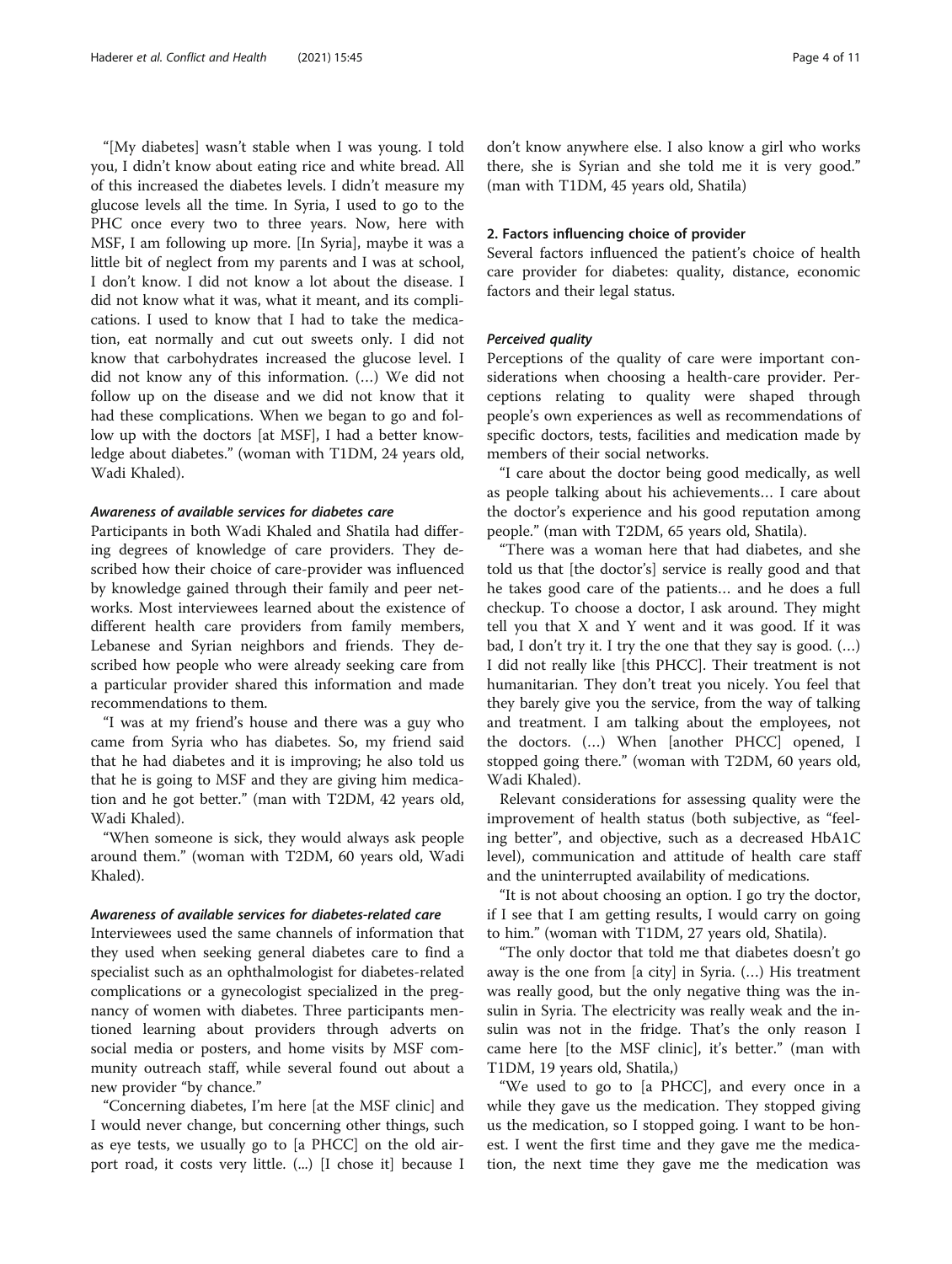four months later." (woman with T2DM, 80 years old, Wadi Khaled).

Providers from the private sector were perceived to have the highest quality of care, especially those that were expensive, as well as MSF clinics.

"He told me that [MSF] provided really good care and an amazing service. They treat you for whatever you have and they treat you like a private doctor." (men with T2DM, 65 years old, Shatila).

"If you had a lot of money, you would have the best treatment. Everyone wishes that." (woman with T1DM, 30 years old, Shatila).

# Economic factors

Both direct health costs (consultation fees, purchase of medication, diagnostic tests etc.) and indirect health costs (transportation, work loss, etc.) were considered essential when deciding where to seek services for diabetes. In Wadi Khaled, several participants described having difficulties paying for transportation to the health facility, or finding affordable transportation. If services were "free of charge", this was an important determinant for choice, especially if people had co-morbidities. Several patients valued regular follow-ups with clinicians and monitoring tests, but when out of pocket payments were required, they would buy medication directly from pharmacies, change provider or miss routine visits instead. In some cases, economic challenges and lack of knowledge of the availability of free care services led patients to have periods without medication. Some interviewees mentioned financial factors as a reason for deferring care for diabetes-related complications.

"I stopped taking medication for two years (…) here in Lebanon, because it wasn't available for free. (…) I couldn't afford it. When we first came here, we used to buy it. We had money. Later, I went to [a hospital] and got pills for two months, and when [MSF] opened here, I came here. I am taking my medication from here, monthly." (man with T2DM, 76 years old, Wadi Khaled).

"Sometimes I couldn't buy it. I stopped taking it until I could buy it again, we have other priorities at home which are more important. So sometimes I would stop taking the medication for ten days until I could afford it again. (…) My husband is a worker and sometimes he did not have the money for the medication, and we had children, so we had daily needs for the house which were more important." (woman with T2DM, 45 years old, Shatila).

"Back then, I was working, I used to make money and buy the medication. My children used to help me and there were some people that helped me by providing me with the medication… I told the doctor that I need the cheapest medication. The medication was for 5,000 Lebanese Lira (3,3 USD). My wife's brother buys the

diabetes medication that costs 80,000 Lebanese Lira (53 USD). I prefer buying the cheapest one." (man with T2DM, 65 years old, Shatila).

# Distance and transportation

Interviewees from urban Shatila did not mention distance or transportation as a barrier to accessing care, but several participants in rural Wadi Khaled described difficulties finding transportation, including in emergency situations or times of acute illness. If someone wasseverely ill and was unable to travel, they would consider changing provider and going to their nearest PHCC or buying medication directly from a pharmacy.

In Wadi Khaled, several female interviewees highlighted the importance of proximity when choosing a PHCC, with many of them dependent on a male family member to accompany them to clinic visits. If the distance to the facility was large and took more time, male family members were less available to accompany their relatives as they could not afford to take time off work.

"I only went once; I did not feel comfortable… The distance is far. (…) And the transportation is hard. Whenever I think about it, I just stay at home and I do not go." (woman with T1DM, 27 years old, Wadi Khaled).

"I don't go if [my brother and father] don't take me, (…) sometimes it is hard. If my brothers are at work, they need to take the day off to take me. Sometimes they cannot, because they need to work to make a living. We only go where it is near, because diabetes needs follow up so I always look for something close." (woman with T1DM, 24 years old, Wadi Khaled).

# Legal factors

The legal status of the Syrian interviewees also had an influence on where they chose to access health-care services. Some participants considered seeking care in Syria for diabetes-related complications but their legal status within Lebanon and official and unofficial border fees made this challenging.

"I had a sponsor, so I used to go [to Syria] in an official way, but now I haven't had a sponsor for the last three months, so my papers are not official… I couldn't go [to Syria] for checkups every two months, it is cheaper, but I do not live there and I could not leave [Lebanon]." (woman with T2DM, 45years old, Shatila).

"No, I never went back to visit my doctor in Syria. I came here [to Lebanon] legally but then I broke it. If I went to Syria and wanted to come back to Lebanon I had to pay 900 USD. I should pay because I am here for a visit and I stayed more. (…) If I wanted to go back to the doctor, I would face obstacles." (woman with T1DM, 27 years old, Wadi Khaled).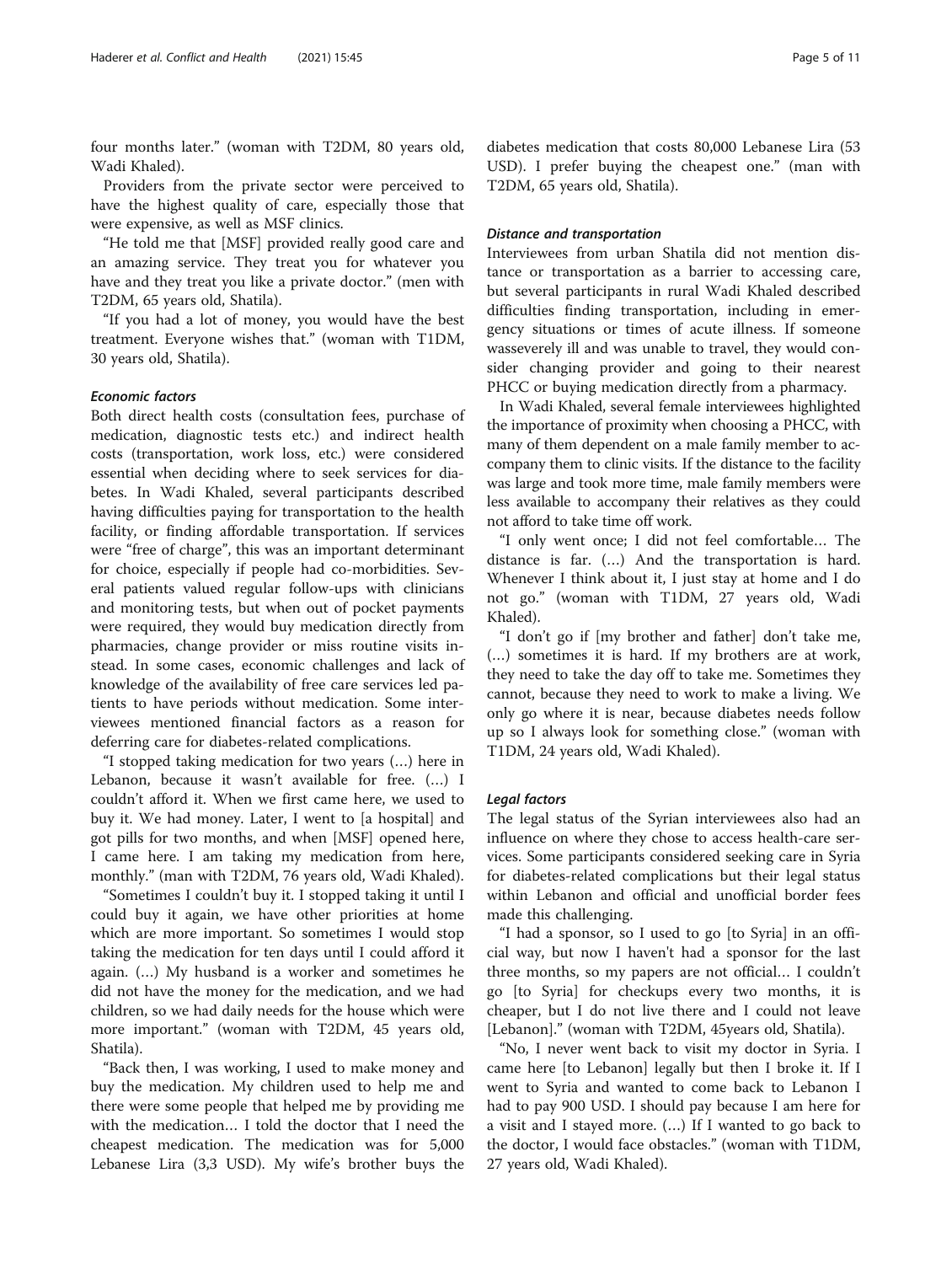In Wadi Khaled, legal status was also relevant, as some male participants would not cross a military checkpoint due to security concerns, which limited their access to care.

"The issue is if you are not legal. I am not legal, but it doesn't stop me. To some people, it is a problem if you are illegal. It's rare that they [the military] take [detain] someone. If you are heading to the hospital, they won't stop you." (man with T2DM, 42 years old, Wadi Khaled).

# 3. Health care seeking pathways

Interviewees described seeking care from different 'combinations' of health-care providers, and rarely received all elements of required care from one provider.

# Seeking care on arrival

Upon arrival in Lebanon, many participants described a period in which they "didn't know anything" about the health system and humanitarian assistance support available to them. This led to them buying their medication at a pharmacy in Lebanon or arranging its purchase in Syria and transportation to Lebanon. Patients would then ask their social networks of family members and peers for advice if they were no longer able to access or afford medication through this initial route. In other cases, interviewees learned about the availability of other providers through their social networks "by chance" and subsequently changed to a different facility:

"I had the card that I used in Syria that had the insulin type and dosage on it. When I came [to Lebanon], I went to a pharmacy, I did not go to a diabetes doctor. I showed the pharmacist the card. I stayed like that for a while. We have been in Lebanon for 8 years, I stayed like that for almost 3–4 years. Then there were people that came to our building, and they told my daughter-in-law about MSF." (woman with T1DM, 54 years old, Shatila).

# Seeking care from multiple providers

Interviewees often sought care for diabetes from more than one provider at the same time, or changed providers based on challenges accessing their first choice of provider, unstable provision of medication or inability to pay. Consultations and prescriptions were often given at PHCC level, and medication then collected from a different pharmacy. In some cases, interviewees accessed a pharmacy as their principal provider and only went to a clinician in the case of acute symptoms.

"I haven't visited [the doctor] in a long time. I stopped when my results became stable." (woman with T2DM, 47 years old, Shatila).

"I didn't see a doctor, I used to take my medication, and sometimes I used to go to the pharmacy to test my glucose. I only did the test for Hb1AC twice at the private doctor and that was two years ago… But in the last period, I felt tired and I thought that I had to do tests and see a doctor." (woman with T1DM, 54 years old, Shatila).

Sometimes, interviewees received a basic package of diabetes care (including medication, testing and consultation) free of charge or at a subsidized price at a PHCC, then visited a private specialist if they were pregnant or saw a change in their condition. Some described how they would attempt to obtain medications from other providers if drugs were not available at their usual PHCC. They also reported accessing services outside of their regular provider in the case of illness, when they would go to the closest facility. Seeing an improvement in their health was also reported as a factor for staying with a specific care provider for regular diabetes care, medication or care for diabetes complications.

Three case stories of participants illustrate examples of health care seeking pathways.

# Case story of a 60 year old man with T2DM, living in Wadi Khaled

AB is 60 years old. He came to Wadi Khaled from Syria in 2012. He has hypertension and T2DM. "When I came here, I had around three boxes of medication with me from Syria (…). They lasted me for five to six months. After that, the Lebanese people told us about the PHCC in the area to treat diabetes." He first went to a PHCC in F., quite far from his house, that provided care and medication free of charge. But after some years this facility closed. He changed to PHCC N, where consultation cost was low, but AB struggled to pay for tests and medication. When he learned that the MSF clinic provides comprehensive care free of charge, he accessed MSF's services instead. "I don't have money, if I go to a doctor or to the PHCC N, they would give me a prescription to go buy my own medication from the pharmacy. They don't give you medication for free. Since we came here, our financial situation is not really good. For the lab test, they wanted 40 USD; where do I get that from? (…) If you don't have the money, they would not look at you." AB experienced an episode of acute illness that hindered his access to care at the MSF clinic: "I kept on going to MSF to get treated until one day I got sick. I couldn't go to MSF anymore. I gave my brother the card, MSF did not give him [the medication for me]. They told them that they wouldn't give it to him unless I was there. That is their right. I stopped going for four to five months and [my siblings] got me the medication from here and there. And people helped us. (…) My siblings got me a box or two from a pharmacist. Sometimes [the pharmacist] did not take money, sometimes he did. I stayed like that for four months, and my diabetes was getting worse. I couldn't take it anymore; I came back to MSF." Now, AB combines the services of two providers. Once per month, he attends his regular appointment at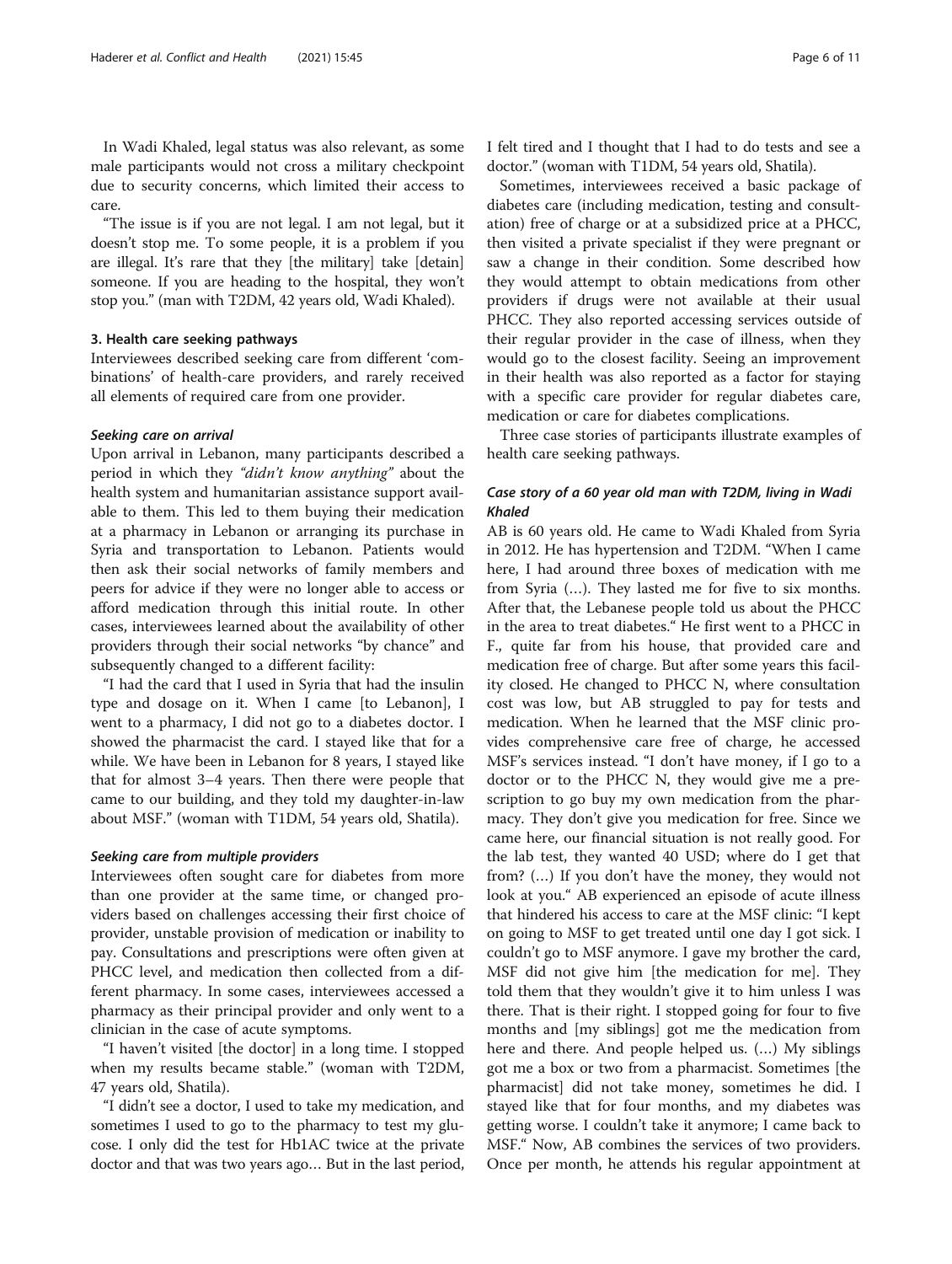the MSF clinic for consultations with the doctor, tests and the collection of his medication. If he feels acutely unwell and wants to check his blood pressure and glucose level, he goes to yet another PHCC near his house, where those tests are free of charge. His doctor at MSF told him about this option. If the test results are abnormal, he seeks immediate treatment at MSF. AB chose this combination because he struggles to pay for transportation to reach the MSF clinic.

# Case story of a 22‐year‐old woman with T1DM, living in Wadi Khaled

Some years ago, PS felt unwell with diabetes symptoms. She visited three health care providers over the course of several months, but they all failed to diagnose her correctly. One provider asked her to pay for diagnostic tests, but her family could not afford them, so she did not return for follow up. Several months later she collapsed and was brought to the hospital outside Wadi Khaled for emergency care. T1DM was diagnosed and slow and rapid insulin was prescribed. PS then bought slow and rapid insulin at a pharmacy and sometimes went to PHCC X in Wadi Khaled where she received mixed insulin free of charge. The PHCC only provided mixed insulin but PS needed slow and rapid insulin, and the provision was not stable. At this PHCC, PS met Dr. Z who recommended that she go to the nearest MSF clinic (at this time, 60 km outside Wadi Khaled) because MSF would provide her with best available care at no charge. PS trusted Dr. Z and consulted her about any decisions that might impact the disease. After the long delay in diagnosis, the most important thing for PS at this point was to see a good doctor. She was willing to travel a long distance and pay for good care. She went to the MSF clinic near Tripoli twice, but stopped because she felt the distance was too far. She continued obtaining insulin from pharmacies and from the PHCC X, and followed up with Dr. Z (who left Wadi Khaled) over the phone for the period of one year.

As soon as MSF opened an NCD clinic in Wadi Khaled, PS registered. For some time, MSF was her only diabetes care provider. Later, Dr. Z opened a private practice in Wadi Khaled near the patient's house. Now, PS feels comfortable with the care at MSF and she sees Dr. Z in case of acute illness or emergencies. Dr. Z offers her advice free of charge to PS.

# Case story of a 47‐year‐old woman with T2DM, living in Greater Beirut

FM already lived in Lebanon when she first experienced symptoms. She went to a laboratory that is well known amongst her peers in the area she lived in, to get tested. After the positive test, she went to a PHCC and asked for referral to a specialist "doctor for diabetes". She

chose that PHCC because it was near to her house, and cheaper than other places, "they treat people in a good way", and it has "all the doctors we need". FM says: "They have different doctors, and if the doctor that does not come to the center, we can go visit him/her in his/ her clinic after paying at the center." FM visited the diabetes specialist at her private clinic. She had a positive experience: the doctor was "really great, she treats people well, she takes care of the patient." Once FM's blood glucose levels were stable with medication, she stopped seeing the doctor. In the next 1.5 years, FM followed the doctor's prescription and bought medication from the pharmacy. Then she heard from peers that "at MSF there are doctors and they provide medication and they treat people really well". As FM suffers "from a chronic disease and always need[s] medication", she "can't always afford it". FM says: "When I first had diabetes only, it was okay. When I was diagnosed with hypertension, I had six different types of medication to take. So it was hard. And I have to constantly run tests." Now her only care provider for diabetes and hypertension is MSF, but recently she got diagnosed with anemia. This anemia medication is not available at MSF, so she buys it at a pharmacy.

# **Discussion**

Our study adds a new perspective to the existing knowledge on health care access and the utilization of services within refugee populations, namely how people in a multi-provider health system choose to seek care and services for a chronic disease such as diabetes. The findings show that health seeking behaviour is influenced by an individual understanding of diabetes and its management, perceptions of quality of care and contextual constraints such as transport and legal barriers. Acute episodes and co-morbidity contribute to the variability in health seeking pathways.

The subjective level of knowledge about diabetes and its management varied amongst the Syrian refugees in our study, which partially confirms other studies showing that diabetes patients from the Middle Eastern region have generally limited knowledge about disease management [[31,](#page-10-0) [32\]](#page-10-0). Other studies showed that Syrians who were diagnosed after the onset of the crisis have less knowledge than those diagnosed prior to displacement [[33\]](#page-10-0). People with lower levels of knowledge about diabetes are known to be less adherent to treatment  $[34, 1]$  $[34, 1]$  $[34, 1]$ [35\]](#page-10-0) and adequate self-management [[36](#page-10-0)]. Irregularity of follow up visits also pose an increased risk for diabetes complications [[37\]](#page-10-0).

This study shows that Syrian refugees lack orientation in health-care services in Lebanon when they arrive, and may still rely on their social networks to obtain their medication from Syria before accessing the Lebanese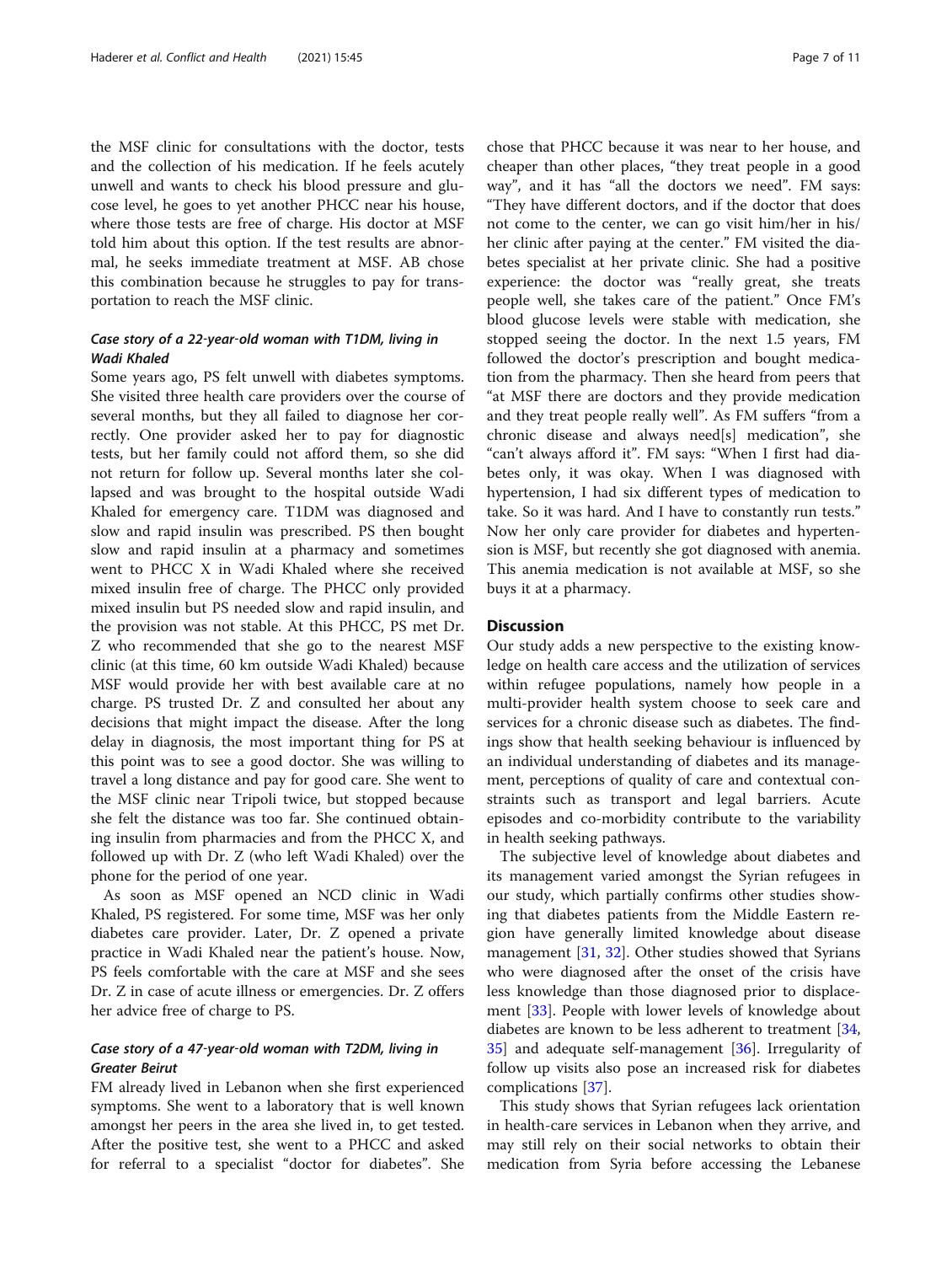health system. We found that Syrian refugees in Lebanon gain information about health services for diabetes largely from family and peers rather than through formal means, such as health-care providers or the UNHCR. Similar behaviors have been documented in refugee populations in other settings [\[38](#page-10-0)]. In the case of Syrian refugees in Lebanon, reasons for this might include inadequate information channels, experiences of unclear information, mistrust in public institutions and perceived discrimination in the health system [[21\]](#page-10-0).

Whilst the urban camp of Shatila and the rural setting of Wadi Khaled have different provider landscapes, we did not find pronounced differences in approaches to seeking care based to location. Similarly, we did not find pronounced differences between the health-seeking behavior of individuals with T1DM and T2DM, even though the disease types differ in pathology, progression and treatment. It seems that the other factors presented above are more prominent in determining care pathways, but more research is needed to better understand this issue.

Among participants in this study, the parallel use of different combinations of health care providers was common as a result of limited knowledge, access barriers, and the structure of the health-care system. McNatt et al. found similar evidence in Jordan, where Syrian refugees usually visited more than three facilities for NCD care because of the narrow selection of services available at each institution [[39](#page-10-0)]. In other settings, chronic disease and unsolved health problems [[40](#page-10-0)] have been seen as positively associated with visiting multiple doctors for the same health problem, while trust in the current provider [[41](#page-10-0)] and satisfaction with treatment contributes to not seeking care with other providers [[42](#page-10-0)]. Receiving care from more than one provider in parallel can cause detrimental health outcomes, and attending more than one clinic for follow up has been found to be a risk factor for diabetes complications among Egyptian patients [\[37](#page-10-0)] and in other populations [\[43\]](#page-10-0).

Socio-economic status and legal status posed structural barriers to accessing health care for many of our participants. Amongst the identified factors influencing choice of provider, we found that financial considerations were a main factor for those with co-morbidities and chronic conditions, who favoured providers that offered medication and treatment free of charge. Coping strategies for financial barriers, such as delaying doctor's visits and buying medication directly from pharmacies have also been documented among Syrian refugees in Jordan [[39\]](#page-10-0) and cost has been previously identified as the main barrier for accessing health care for chronic conditions for Syrian refugees in Lebanon [\[18](#page-10-0), [20,](#page-10-0) [26](#page-10-0)]. Despite the efforts of many actors to enhance access to care, Syrian refugee's find it increasingly difficult to afford care (for any condition) [\[26](#page-10-0)], possibly because share of out of pocket payments is increasing, and economic conditions are further deteriorating. In 2019, about half of Syrian refugee households were living in extreme poverty [\[23](#page-10-0)]. In the light of high financial vulnerability and risk of catastrophic health expenditure, access to comprehensive care should be ensured with limited co-payments, especially for those with multimorbidities and chronic conditions that require long-term treatment.

We found that Syrian refugees face difficulties navigating the Lebanese health system and accessing adequate care. On one hand, this is due to system level factors: the health system is fragmented and complex, and comprehensive information about the availability of and access to health services is difficult to provide [\[21\]](#page-10-0). Syrians refugees in Lebanon face an additional challenge as result of transitioning from a one-provider national health system in prewar Syria [[44](#page-10-0)] to a fragmented multi-provider system. To facilitate the orientation of refugees in a new health system, information about health services needs to be easily accessible and understandable. The concept of "health literate health care organizations" can serve as suitable approach for health care organizations to address this issue on a system level [\[45\]](#page-10-0). On the other hand, the difficulties in navigating the health system are caused by individual factors, such as insufficient level of patient awareness and understanding of diabetes treatment and services in this specific context. A lack of health literacy amongst patients has been previously shown to contribute to the challenges of navigating the health system of a host country [[38,](#page-10-0) [46](#page-10-0)]. As suggested by others, [[12,](#page-10-0) [18\]](#page-10-0) we find that Syrian refugees need better support to identify and access adequate NCD care. Health care providers should engage in raising awareness about existing services and directly assist Syrian refugees to identify and access care, as well as in improving the diabetes literacy of patients, for example through providing diabetes self-management, education and support programmes [\[33,](#page-10-0) [47](#page-10-0), [48\]](#page-10-0).

It is important for health-care providers to recognize that seeking treatment from multiple providers is common among this population. Including discussions about care received from other providers should be part of routine patient consultations, to reduce the high risk of drug interactions, to limit potentially harmful self-management strategies like adjustment of dosage, and to foster continuity of care among a patient group with low diabetes literacy. Further research is needed to fully understand the reasons for and implications of combining providers for diabetes care amongst Syrian refugees in Lebanon, as well as for refugee populations in other settings. In situations such as that of Syrian refugees in Lebanon, where a vulnerable population struggles to navigate a complex multi-provider system, health care providers need to further coordinate the services offered and organize care in a way that is easy for the patient to understand and access, whilst ensuring continuity of care.

The following study limitations need to be taken into consideration. Firstly, we only recruited patients from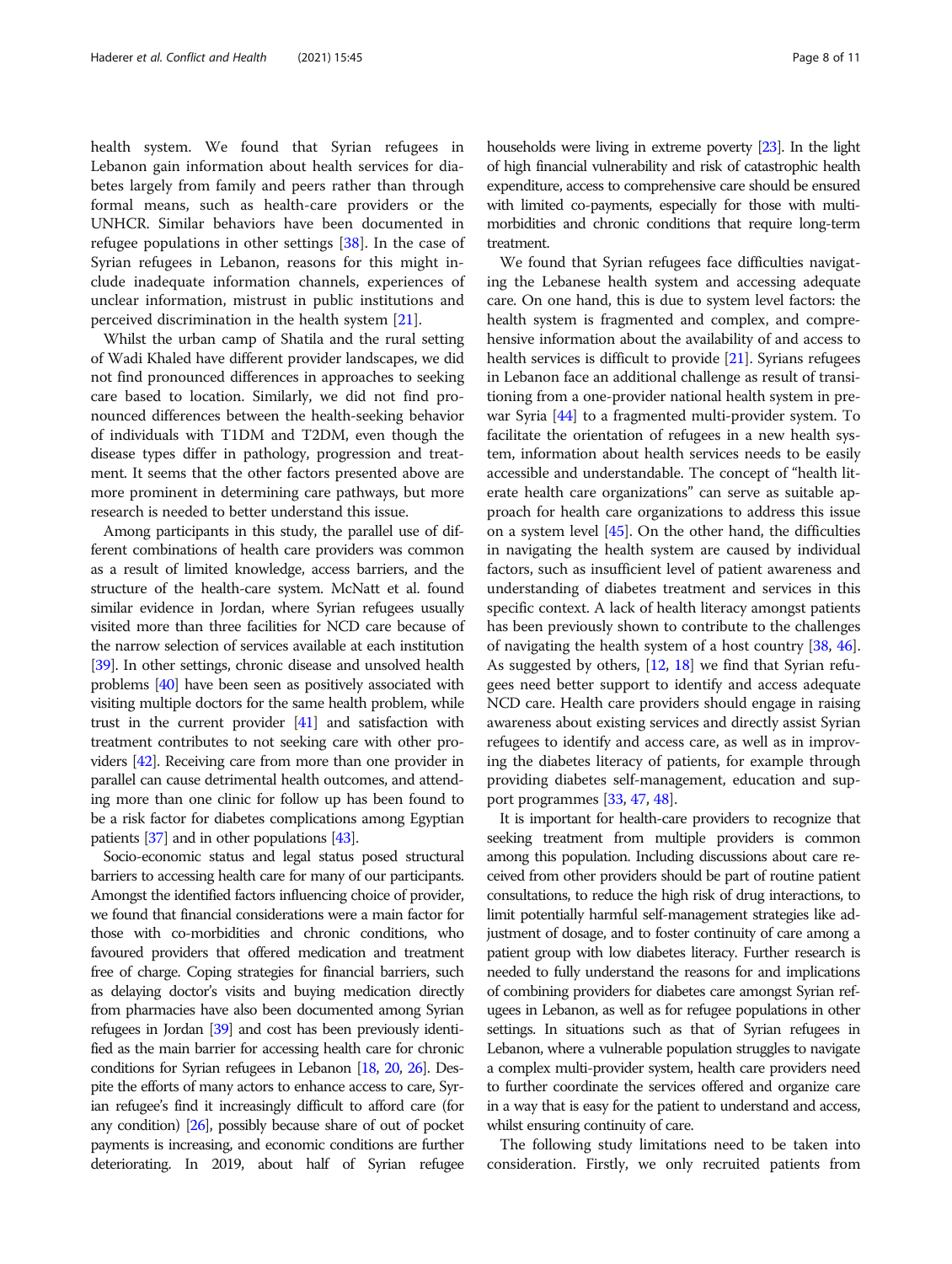<span id="page-8-0"></span>MSF facilities, thus their views may not represent those of community members who do not access MSF's services. While results of this descriptive study are specific to the population and settings it was conducted in, findings may also shed light on related practices and experiences, for example for Syrian refugees accessing care for other chronic conditions in Lebanon, or vulnerable refugees accessing diabetes care in similarly fragmented health systems.

Secondly, the PI and the translators who conducted interviews were affiliated with MSF, even though they were not directly providing care to patients. This means participants may not have felt comfortable to criticize MSF, thus bringing in a degree of social desirability bias. We strove to mitigate this risk by emphasizing the confidentiality of anything said within the interview during the informed consent process.

Finally, the PI does not speak Arabic and was reliant upon translators. This limitation was mitigated through thoroughly reviewing the interviews and the transcripts to ensure that the loss of nuances during translation was minimal.

# Conclusions

Syrian refugees with diabetes in Lebanon face considerable challenges in navigating the health care system which leads to reduced access and interrupted disease management. Continuity of care for this vulnerable population, and for people with other chronic diseases, needs special attention. Initial steps could be to support patients in Lebanon in their orientation within a multiprovider health system and encourage providers to ask patients about their pathways to care in order to help them access treatment and follow-up visits.

## Abbreviations

DM: Diabetes mellitus; IDI: In-depth interview; MIC: Middle-income countries; MSF: Médecins Sans Frontières; NCD: Non-communicable disease; NGO: Nongovernmental organization; PHC: Primary health care; PHCC: Primary health care center; PI: Principal investigator; T1DM: Type 1 diabetes mellitus; T2DM: Type 2 diabetes mellitus; UNHCR: United Nations High Commissioner for Refugees

# Appendix 1 In-depth interview guide

• Introduction

Introduce yourself and the translator.

Thank you for agreeing to talk with me today. I would like to ask you some questions about your experiences regarding health care for diabetes. The interview will take approximately 30 min to 1 hour. There are no right answers or wrong answers to the questions I will ask you. If you don't feel comfortable answering some questions you have the right not to answer. We can also stop this interview at any time.

• Can you tell me about yourself?

P: Gender, Age, Residence (village), Nationality, Refugee status, Disease

 When and where did you first find out about your diabetes, and what happened next?

P: diagnosis in Lebanon or Syria, accidental diagnosis, type of diabetes, caregiver. Treatment: insulin-dependent or not

 How did/do you find out about where you could go for health care for diabetes? (Where can you get treated?)

P: sources of information: family, friends, neighbor, community leaders. Knowledge of services, availability of services, accessible services (restricting factors)

• Now, where do you go for health services for the diabetes?

P: different health seeking behavior in different situations. Where do you go when you feel you have a problem with the diabetes? Where do you go if you feel you need to see a doctor? Where do you go to get your drugs? Where do you go for emergencies relating to diabetes?

Before, did you go somewhere else for diabetes care?

P: pathways of accessing care. Factors influencing "ending up" at a certain provider.

 Was there a time when you couldn't come to your usual/preferred provider/the MSF clinic? Why was that so? Can you tell me where you went instead?

P: pathways of accessing care. Alternative care providers. Restrictions in accessing care.

- What do you like about this doctor/PHC/hospital? What did you not like about this doctor/PHC/hospital? Why did you choose this doctor/PHC/hospital?
- P: Explore factors influencing choice. (see below)
- Generally, what is important for you when you go to a doctor/ to a clinic?

P: Explore factors influencing choice: cost, location, reputation, opening times, waiting times, gender of staff, international staff vs. local staff, confidentiality, trust, quality, communication skills of staff, (branded/generic) drugs, availability of drugs

• Do you go to different doctors/clinics for different services for diabetes? (and why?)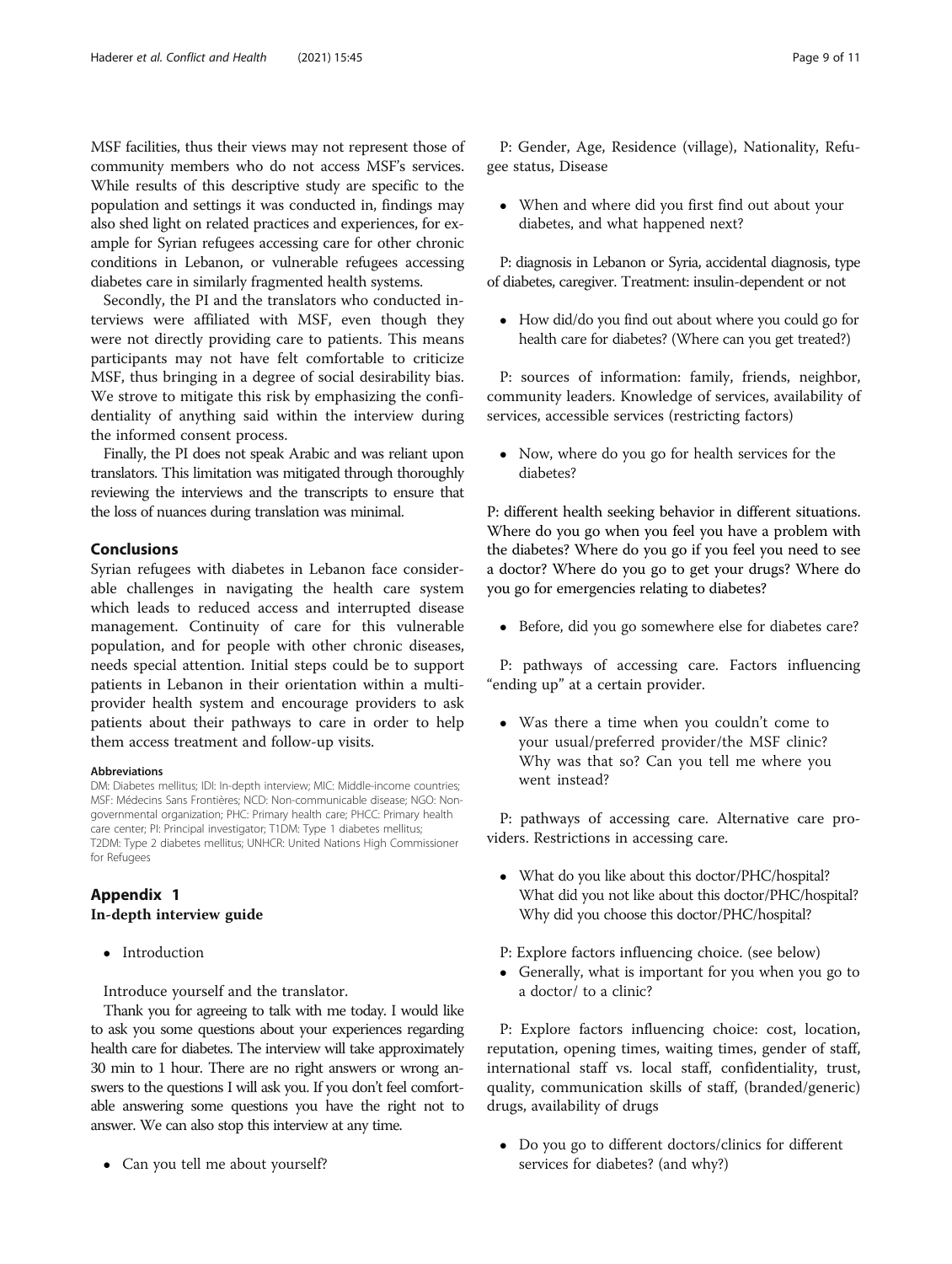- <span id="page-9-0"></span>What is the preferred place you would go?
- P: factors of choice, preferences.
- If you would have 2 options, which factor would be more important to you?
- P: factors of choice, preferences.
- When you have a question regarding diabetes, who do you ask? And why?

P: sources of information, decision-takers in the community, trust in health care providers

# Appendix 2

Table 1 Case characteristics and overview

| <b>Shatila</b>       |                |                | Wadi Khaled |                |        |                |     |
|----------------------|----------------|----------------|-------------|----------------|--------|----------------|-----|
| case                 | gender         | DM             | age         | case           | gender | DM             | age |
| 1                    | female         | 1              | 27          | 17             | female | 1              | 22  |
| $\overline{2}$       | female         | 1              | 30          | 18             | female | 1              | 24  |
| 3                    | female         | 1              | 54          | 19             | female | 1              | 27  |
| $\overline{4}$       | female         | $\overline{2}$ | 39          | 20             | female | $\overline{2}$ | 60  |
| 5                    | female         | $\overline{2}$ | 45          | 21             | female | $\overline{2}$ | 70  |
| 6                    | female         | $\overline{2}$ | 47          | 22             | female | $\overline{2}$ | 80  |
| 7                    | female         | $\overline{2}$ | 49          | 23             | male   | 1              | 50  |
| 8                    | male           | $\mathbf{1}$   | 19          | 24             | male   | $\overline{2}$ | 42  |
| 9                    | male           | 1              | 29          | 25             | male   | $\overline{2}$ | 50  |
| 10                   | male           | 1              | 33          | 26             | male   | $\overline{2}$ | 58  |
| 11                   | male           | 1              | 45          | 27             | male   | $\overline{2}$ | 59  |
| 12                   | male           | $\overline{2}$ | 53          | 28             | male   | $\overline{2}$ | 60  |
| 13                   | male           | $\overline{2}$ | 55          | 29             | male   | $\overline{2}$ | 76  |
| 14                   | male           | $\overline{2}$ | 55          |                |        |                |     |
| 15                   | male           | $\overline{2}$ | 59          |                |        |                |     |
| 16                   | male           | $\overline{2}$ | 65          |                |        |                |     |
| Case characteristics |                |                |             |                |        |                |     |
|                      | Type 1         |                | Type 2      |                |        |                |     |
| <b>Shatila</b>       | $\overline{4}$ | 3              | 5           | $\overline{4}$ | 16     |                |     |
| Wadi Khaled          | $\mathbf{1}$   | 3              | 6           | 3              | 13     |                |     |
|                      | 11             |                | 18          |                |        |                |     |
| Case overview        |                |                |             |                |        |                |     |

## Acknowledgements

The authors would like to thank MSF OCB Lebanon mission's field management teams in Shatila and Akkar for their support of the study, as well as Cybele Abou Khalil and Wissam Ahmad for their support as

translators. The greatest thanks go to the participants of this study who shared their stories with us.

This research was conducted through the Structured Operational Research and Training Initiative (SORT IT), a global partnership led by the Special Programme for Research and Training in Tropical Diseases at the World Health Organization (WHO/TDR). The model is based on a course developed jointly by the International Union Against Tuberculosis and Lung Disease (The Union) and Médecins Sans Frontières (MSF/Doctors Without Borders). The specific SORT IT programme which resulted in this publication was developed and implemented by MSF.

#### Authors' contributions

FH, EV, MO and WvdB designed and conceptualized the study. FH led the acquisition of the data with the support of the study team. All authors contributed to the interpretation of data. FH, EV and JvO were involved in data analysis. FH and EV drafted the first version of the article. All authors critically reviewed the draft of the article. All authors read and approved the final article.

## Funding

Funding was provided by Médecins Sans Frontières, Operational Centre Belgium, Brussels, Belgium. A number of the authors were employed by MSF and were involved in study design and data collection. No grant number is available.

#### Availability of data and materials

Not applicable.

# **Declarations**

# Ethics approval and consent to participate

This protocol was approved by the MSF Ethics Review Board, Geneva, Switzerland (1889/18), the Institutional Review Board of the Lebanese American University in Beirut, Lebanon and the Institutional Review Board of the Institute of Tropical Medicine, Antwerp, Belgium (1274/18). Written informed consent was obtained from all participants before the start of the IDIs.

# Consent for publication

No individual participant has been identified in this research.

#### Competing interests

On behalf of all the authors, the corresponding author states that there is no competing interest.

# Author details

<sup>1</sup> Médecins Sans Frontières Operational Centre Brussels, Brussels, Belgium. <sup>2</sup>Institute of Tropical Medicine, Antwerp, Belgium. <sup>3</sup>Médecins Sans Frontières Operational Centre Brussels, Luxembourg Operational Research Unit (LuxOR), Luxembourg, Luxembourg. <sup>4</sup>Division of Social and Behavioural Sciences School of Public Health and Family Medicine, University of Cape Town, Cape Town, South Africa. <sup>5</sup>Department of Family Medicine and Population Health,<br>University of Antwerp, Antwerp, Belgium. <sup>6</sup>Migration Health Specialist, Forced Migration Team, Analysis Department, Médecins Sans Frontières Operational Centre Belgium, Brussels, Belgium. <sup>7</sup> Present address: Institute for Global Health, University College London, London, United Kingdom. <sup>8</sup>Department of Natural Sciences, Lebanese American University, Beirut, Lebanon.

# Received: 29 October 2020 Accepted: 27 April 2021 Published online: 05 June 2021

#### References

- 1. Spiegel PB, Checchi F, Colombo S, et al. Health-care needs of people affected by conflict: future trends and changing frameworks. Lancet. 2010; 375:341–5.
- 2. Slama S, Kim HJ, Roglic G, et al. Care of non-communicable diseases in emergencies. Lancet. 2017;389:326–30.
- 3. Demaio A, Jamieson J, Horn R, et al. Non-communicable diseases in emergencies: a call to action. PLoS Curr 2013;5, DOI:[https://doi.org/10.1371/](https://doi.org/10.1371/currents.dis.53e08b951d59ff913ab8b9bb51c4d0de) [currents.dis.53e08b951d59ff913ab8b9bb51c4d0de](https://doi.org/10.1371/currents.dis.53e08b951d59ff913ab8b9bb51c4d0de).